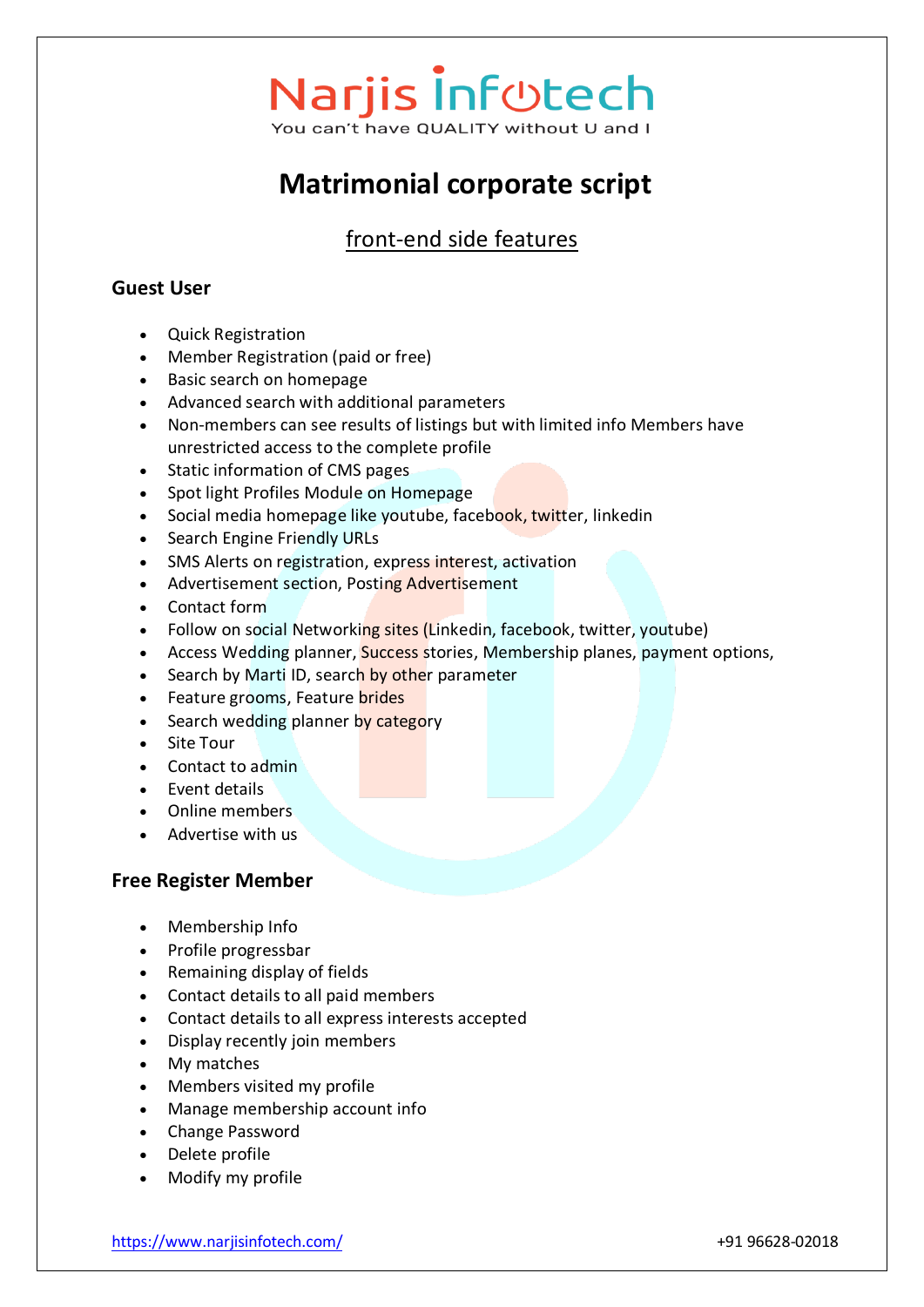You can't have QUALITY without U and I

- Partner preference profile
- Express interest sent and receive
- Registration Email and SMS facilities
- Email verification
- Profile Activation email and sms facilities
- Edit own profile
- Upgrade Profile
- Upload Photos (multiple)
- Protect Photo
- Horoscope Image
- Family Info Father, Mother Name, status, etc.
- Partner Preference
- Education & occupation
- Basic information
- Social religious attributes
- Physical attributes
- View all express interest received
- View all express interest sent
- View all message received
- View all message sent
- Greeting sent
- Greeting received
- My short list
- My blocklist
- One way matches
- Two way matches
- Broader matches
- Reversed matches
- I visited members profile
- Members visited my profile
- Contact Profiles
- Hobbies
- View Details of Members
- My Matches
- Video uploading facilities
- Match Finder

#### **Paid Register Member**

- Membership Info
- Profile progressbar
- Delete profile
- Contact details to all paid members
- Contact details to all express interests accepted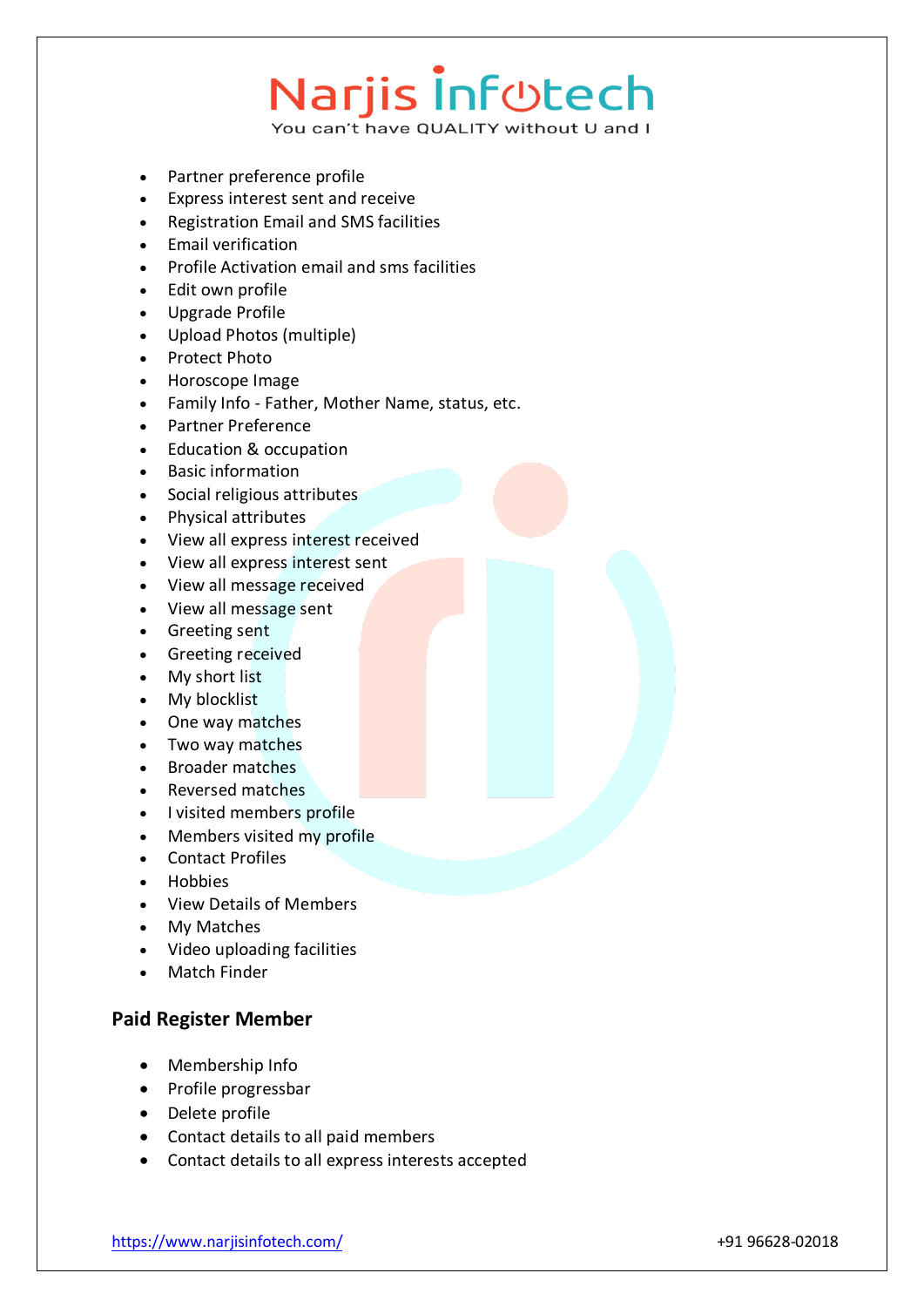- Display recently join members
- My matches
- Members visited my profile
- Remaining display of fields
- Manage membership account info
- Change Password
- Partner preference profile
- Express interest sent and receive
- Registration Email and SMS facilities
- Profile Activation email and sms facilities
- Edit own profile
- Upgrade Profile
- Upload Photos (multiple)
- Protect Photo
- Horoscope Image
- Upload video
- Family Info Father, Mother Name, status, etc.
- Partner Preference
- Contact Profiles
- Hobbies
- View Details of Members
- My Matches
- Video uploading facilities
- **•** Personalized message sent receive facilities
- User to User Chatting Facilities
- User to Admin Chatting Facilities
- SMS Facilities
- Order details
- View invoice
- Print invoice
- Photo request sent and receive
- Photo Protect with password
- View Member's Horoscope
- View Member's Videos
- Save Member Profile
- Print Member Profile
- View Photo Album of members
- Can become a featured member to high light a profile
- Show or Express Interest
- List of members whom I have accepted
- List of members who have accepted me
- List of members who have contacted me
- List of members whom I have contacted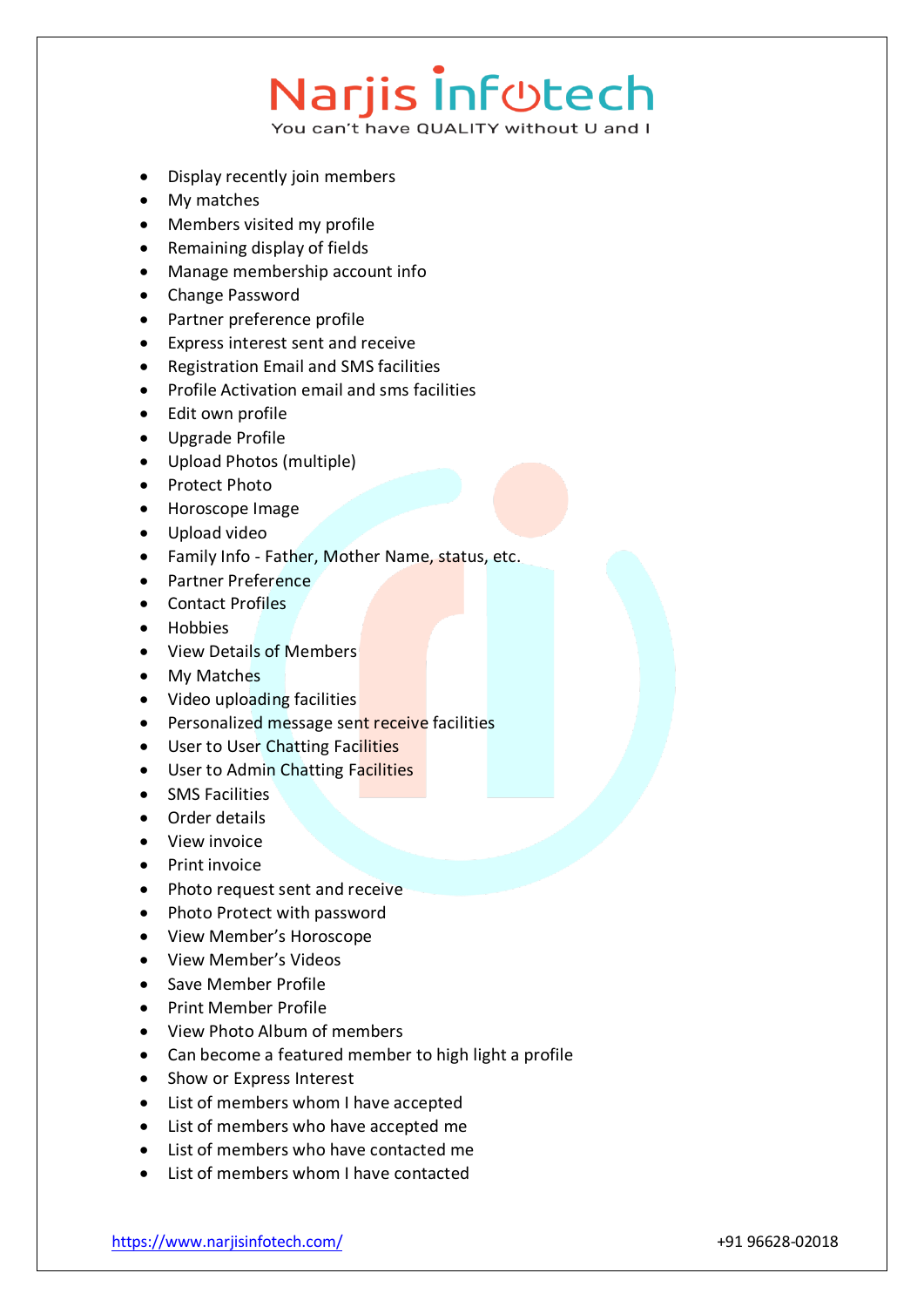You can't have QUALITY without U and I

- Listing of all incoming messages
- Listing of all sent messages
- Education & occupation
- Basic information
- Social religious attributes
- Physical attributes
- Greeting sent
- Greeting received
- My short list
- My block list
- One way matches
- Two way matches
- Broader matches
- Reversed matches
- I visited members profile
- Members visited my profile
- Search Profiles by filter search
- Photo Protect alert by E-mail
- Photo Delete alert by E-mail
- Photo password remove alert by E-mail
- Received message alert by E-mail
- Update profile alert by E-mail
- Change password alert by E-mail
- Upload and delete video alert by E-mail
- Upload and delete horoscope alert by E-mail
- Events
- Online members

#### **Featured Members :**

- Heightlight in the search result page
- Heighted into index spotlight page

#### **Search**

- Ouick Search
- Advanced Search
- Keyword Search
- Education Search
- Occupational Search
- Location Search
- Filter search (NEW)

#### **Search result Page :**

Latest filters search with different paramaters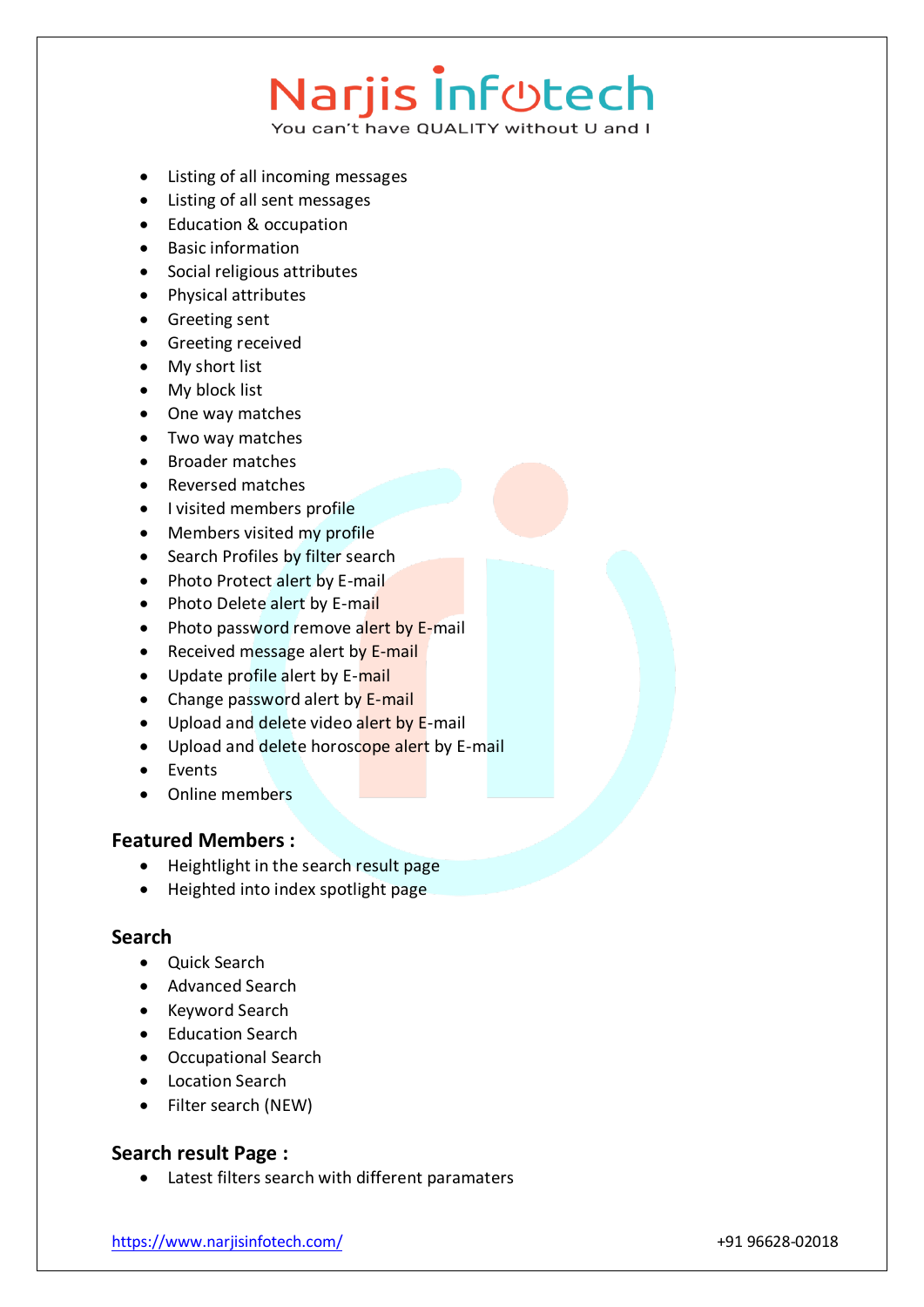You can't have QUALITY without U and I

- View which member is paid by star
- View which member have video by video symbol.
- View which member's profile is verified by verified symbol
- View which member is Phone verified by Phone symbol
- See all photo albums
- Display with latest login
- Display with recent register
- Add to shortlist
- Remove from shortlist
- Add to block list
- Remove from block list
- Send message
- Contact details
- View full profile
- Send greetings
- Express interest

#### **Event**

- See all events
- Register with events
- Book your tickets with gender (Male, Female)

#### **Wedding Directory**

- List by Categories
- Search by wedding categories
- Search by price range **Advertising**
- Post your own advertising
- Post Google ad sense
- View advertising in scroll with url and photo

#### **Site Tour**

See all the screenshot by site tour for more information

#### **Contact to admin**

• Send mail directly to admin for any type of help

#### **Watermark**

Watermark to all your photos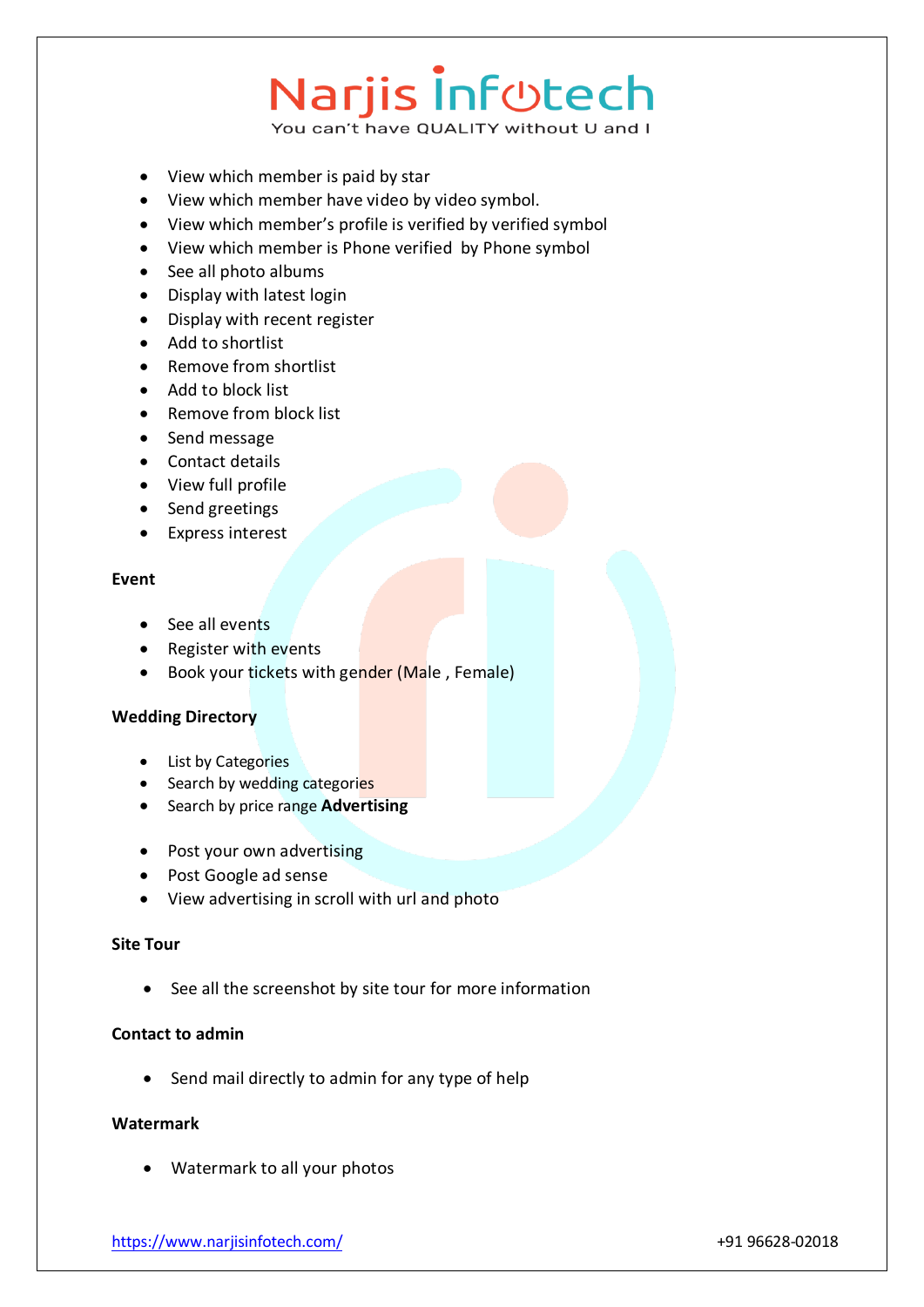### Narjis Inf<sub>Utech</sub> You can't have QUALITY without U and I

Corporate features back-end side

- Site Setting
	- You can add Web name
	- Web Name
	- Web Friendly Name
	- Web Logo Path
	- Title:
	- Descriptions
	- Keywords
	- Favicon
	- Google Analytics Code
	- Footer Text
	- From Email Address
	- To Email Address
	- Feedback Email Address
	- Contact Us Email Address
	- Managing Header Line
	- Contact Number
	- Change Password
		- o password
	- Matrimony ID Prefix
		- o Matriid prefix
	- Social Networking ICON
		- o Linkedin
		- o Twitter
		- o Facebook
		- o You tube
- Add New
	- Religion
		- Approve
		- Unapproved
		- Delete
		- Add new
	- Cast
		- Approve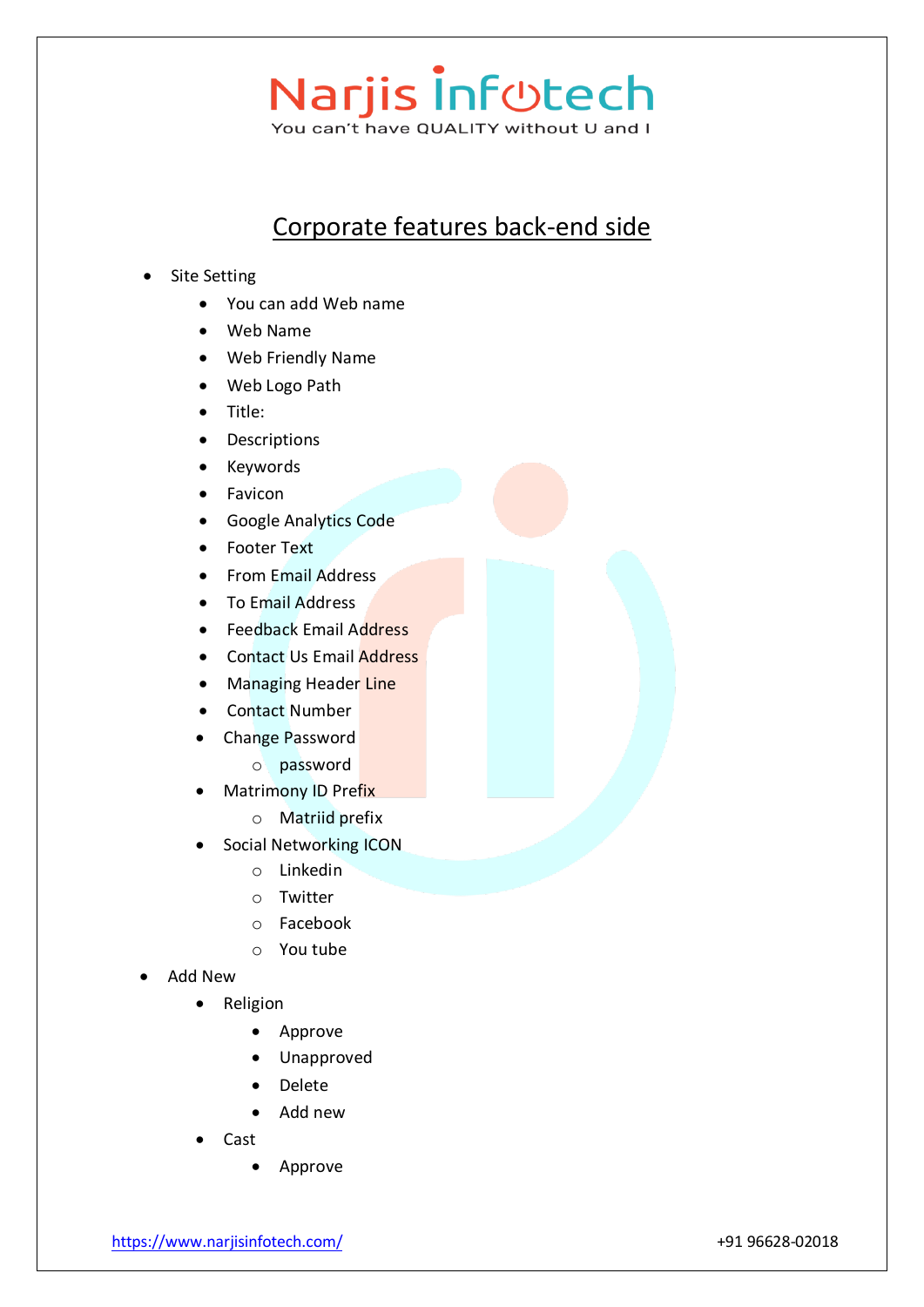- Unapproved
- Delete
- Add new
- Filter cast by religion
- Countries
	- Approve
	- Unapproved
	- Delete
	- Add new
- States
	- Approve
	- Unapproved
	- Delete
	- Add new
	- Filter State by Country
- Cities
	- Approve
	- Unapproved
	- Delete
	- Add new
	- Filter city by Country
	- Filter city by state
- **Occupation** 
	- Approve
	- Unapproved
	- Delete
	- Add new
- Education
	- Approve
	- Unapproved
	- Delete
	- Add new
- Mother Tongue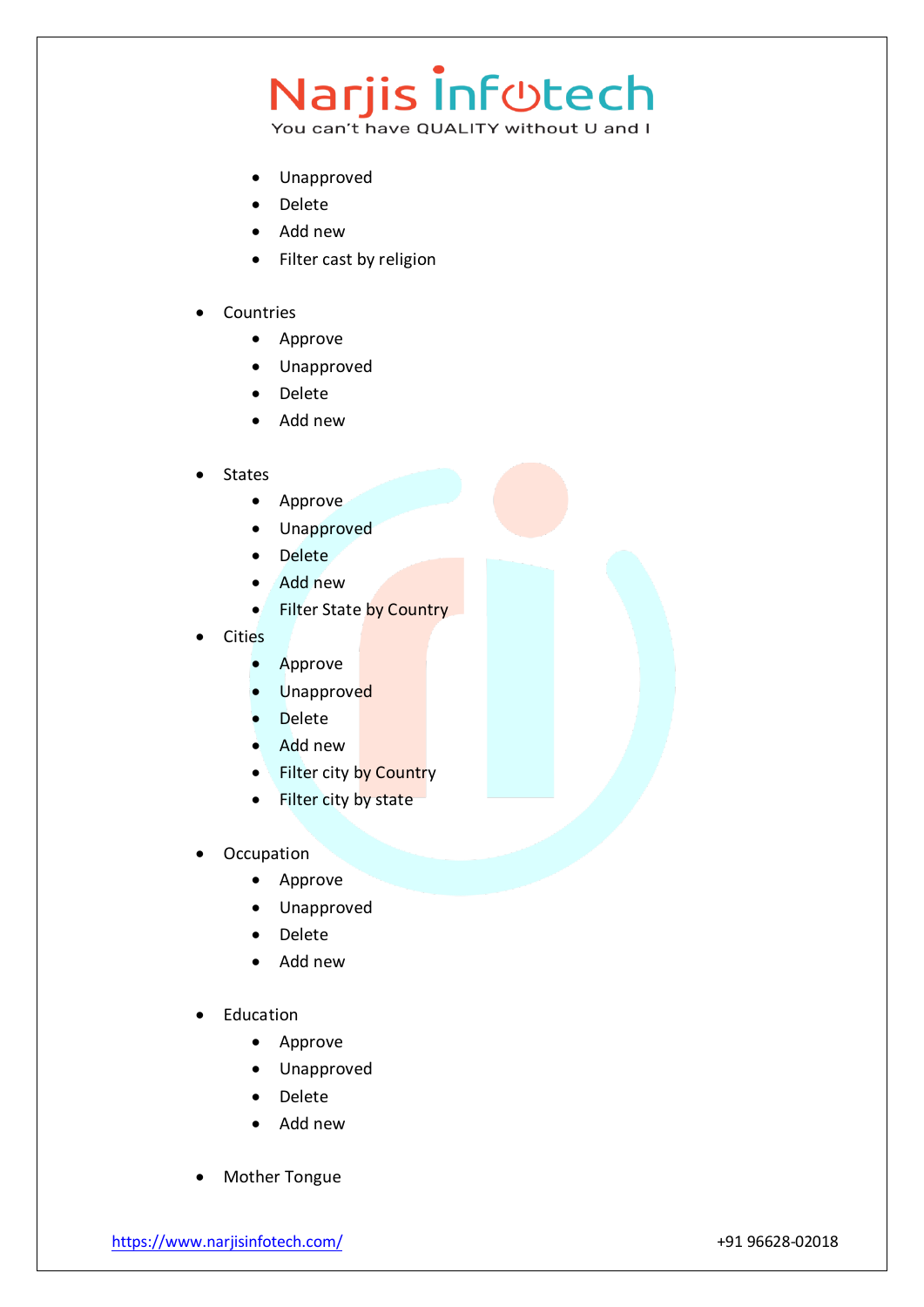### Narjis Inf<sub>Utech</sub>

- Approve
- Unapproved
- Delete
- Add new
- Events
	- Approve
	- Unapproved
	- Delete
	- Add new
- Members
	- All Members
		- **Active Member**
		- **Paid Member**
		- Featured Member
		- Inactive Member
		- Suspended Member
		- All Member
		- Add new Member
		- Deleted Member
		- Edit Member
		- **Full details of Member**
	- Approve active to paid
		- **Approve as a paid member**
		- **EXEC** Choose membership plan
	- Approve paid to featured
		- **Approve as a feature member**
		- **F**dit member
		- **Full detail of member**
		- **Approve all member to featured**
	- Renew membership
		- **Select membership plan**
		- **Renew membership plan**
	- Edit plan
		- Update plan
		- **Edit membership new plan**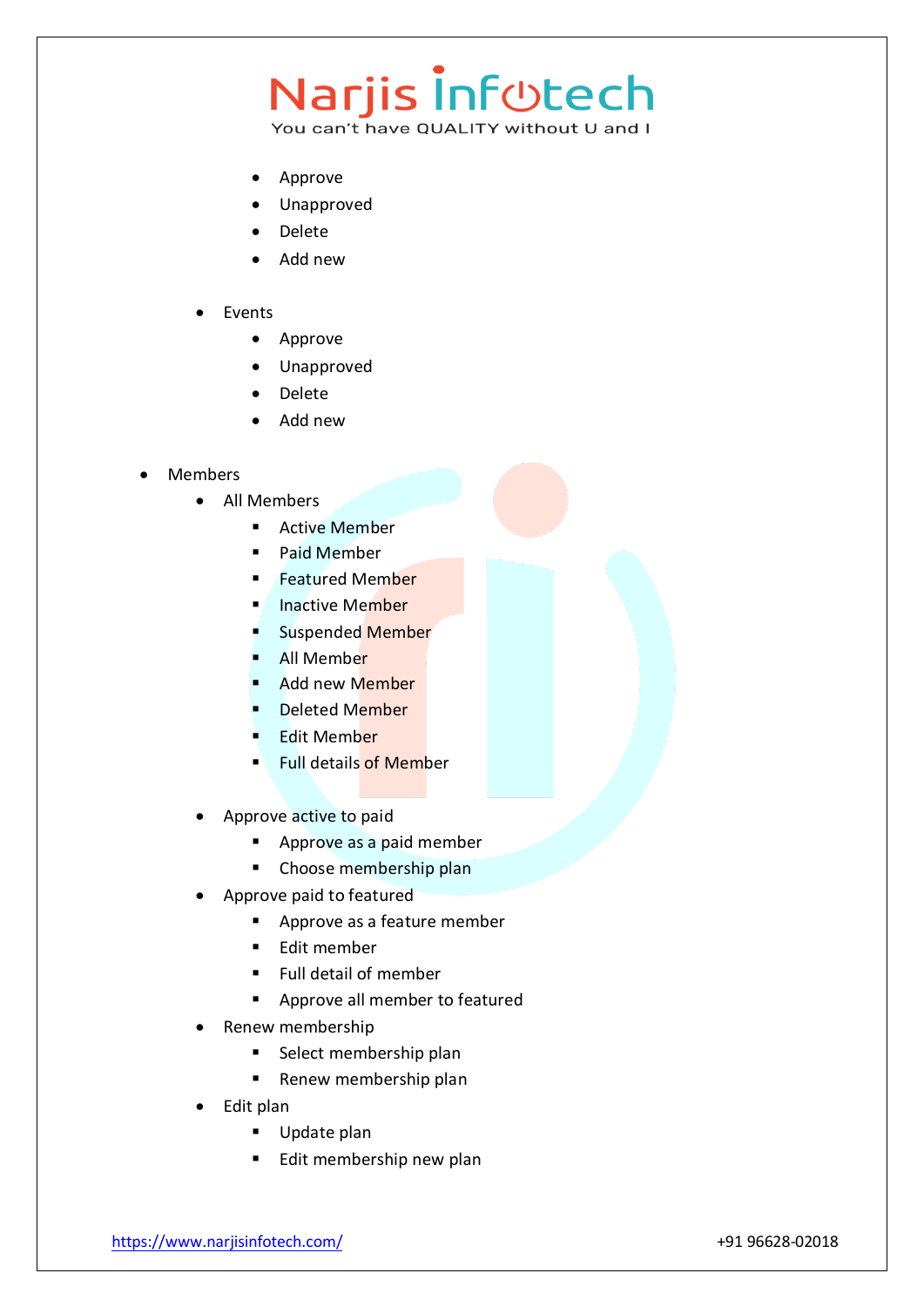### Narjis Inf<sub>©tech</sub>

- Greeting Management
	- Greeting Details
		- Add new greeting
		- **Approve greeting**
		- **Un approve greeting**
		- Delete greeting
		- **Edit greeting**
		- **Select all greeting**
- **Membership Plan**
	- Membership plan
		- Add new membership plan
			- Plan name
			- Plan type
			- Plan amount
			- Plan currency type
			- Plan duration in days
			- Allow contacts
			- Allow profile
			- Allow messages
			- Video upload
			- Chat
			- Plan offered
			- $\bullet$  status
		- Approve membership plan
		- Un approve membership plan
		- Delete membership plan
		- Check all membership plan
		- Free membership plan
		- Paid membership plan
		- Edit membership plan
			- Plan name
			- Plan type
			- Plan amount
			- Plan currency type
			- Plan duration in days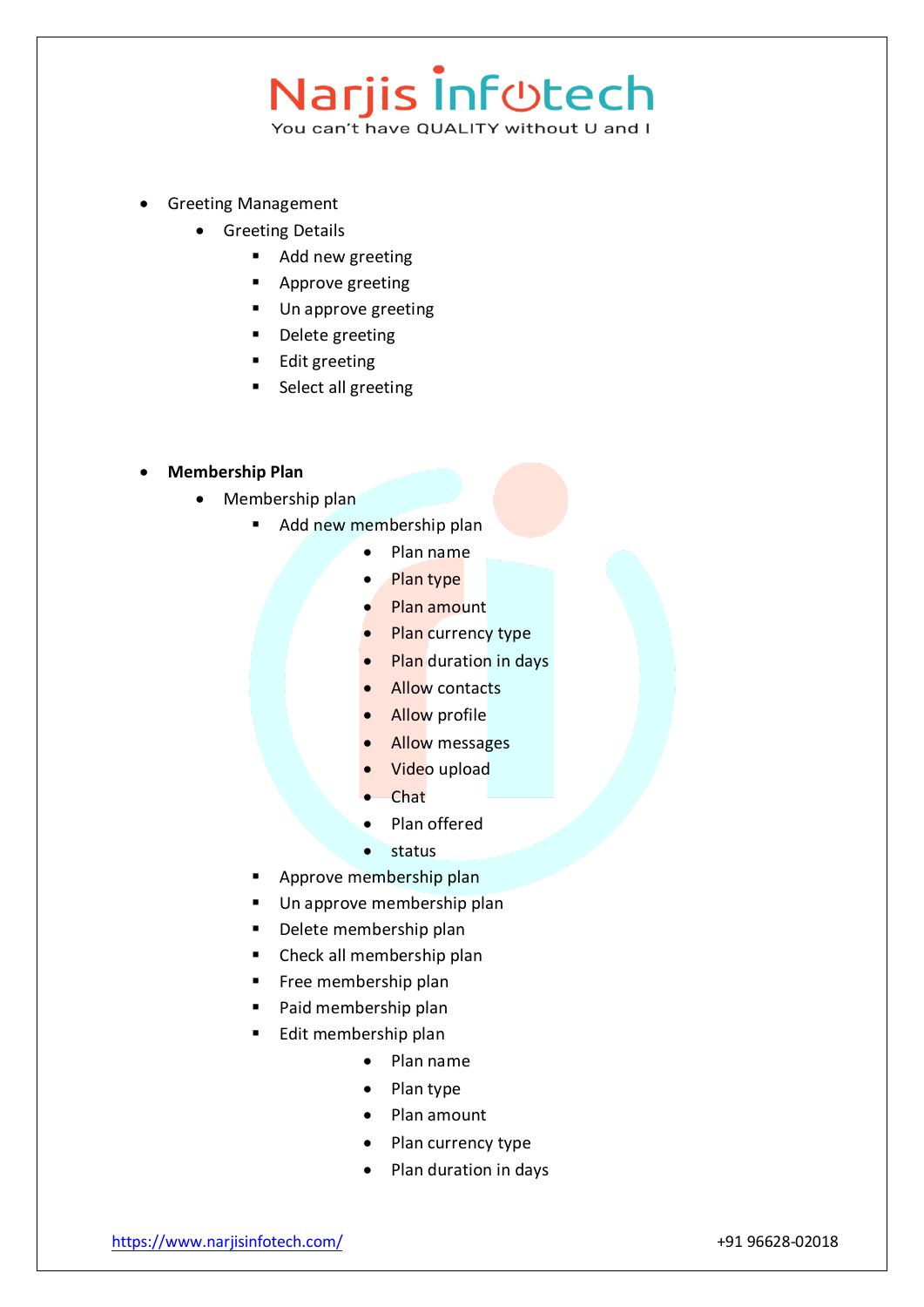### Narjis Inf<sub>Utech</sub>

- Allow contacts
- Allow profile
- Allow messages
- Video upload
- Chat
- Plan offered
- status
- Approval
	- Video approval
		- **Approve video**
		- **Un approve video**
		- Delete video
		- Edit video
		- Check all video
	- Success story approval
		- **Approve Success story**
		- Un approve Success story
		- Delete Success story
		- **Edit Success story**
		- Add new Success story
		- Check all success story
	- Horoscope approval
		- **Approve Horoscope**
		- **Un approve Horoscope**
		- Delete Horoscope
		- Check all Horoscope
	- Photo 1 approval
		- **Approve photo1**
		- Un approve photo1
		- Delete photo1
		- Check all photo1
	- Photo 2 approval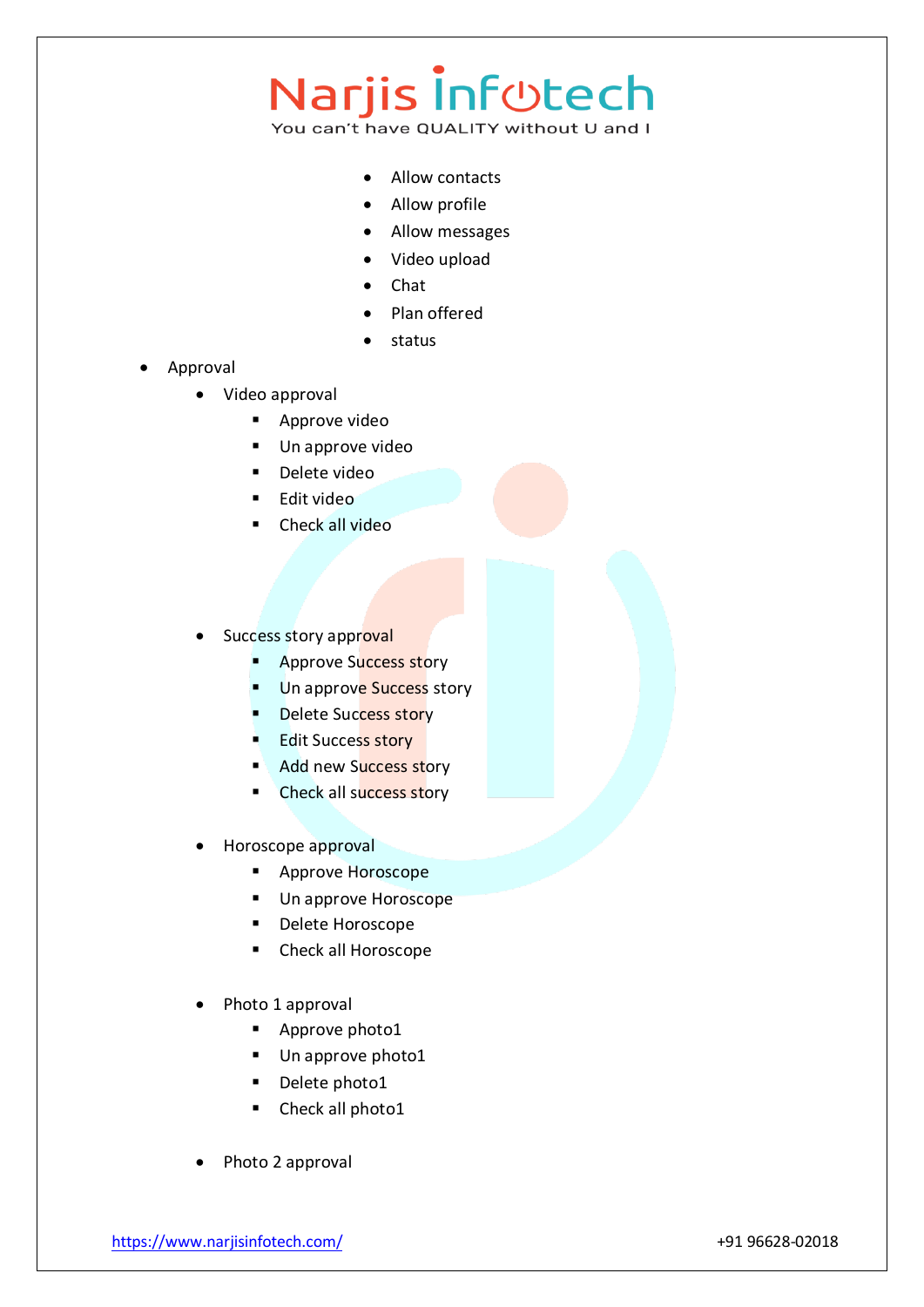### Narjis Inf<sub>©tech</sub>

- Approve photo2
- Un approve photo2
- Delete photo2
- Check all photo2
- Photo 3 approval
	- Approve photo3
	- Un approve photo3
	- Delete photo3
	- Check all photo3
- Photo 4 approval
	- Approve photo4
	- Un approve photo4
	- Delete photo4
	- Check all photo4
- Photo 5 approval
	- **Approve photo5**
	- Un approve photo5
	- Delete photo5
	- Check all photo5
- Photo 6 approval
	- Approve photo6
	- Un approve photo6
	- Delete photo6
	- Check all photo6
- Advertisement
	- List of all advertisement
		- Add new advertisement
			- Advertisement name
			- Advertisement level
			- Advertisement link
			- Contact person
			- Advertisement image
			- Contact no.
			- Advertise date
			- status
		- Approve advertisement
		- Un approve advertisement
		- Delete advertisement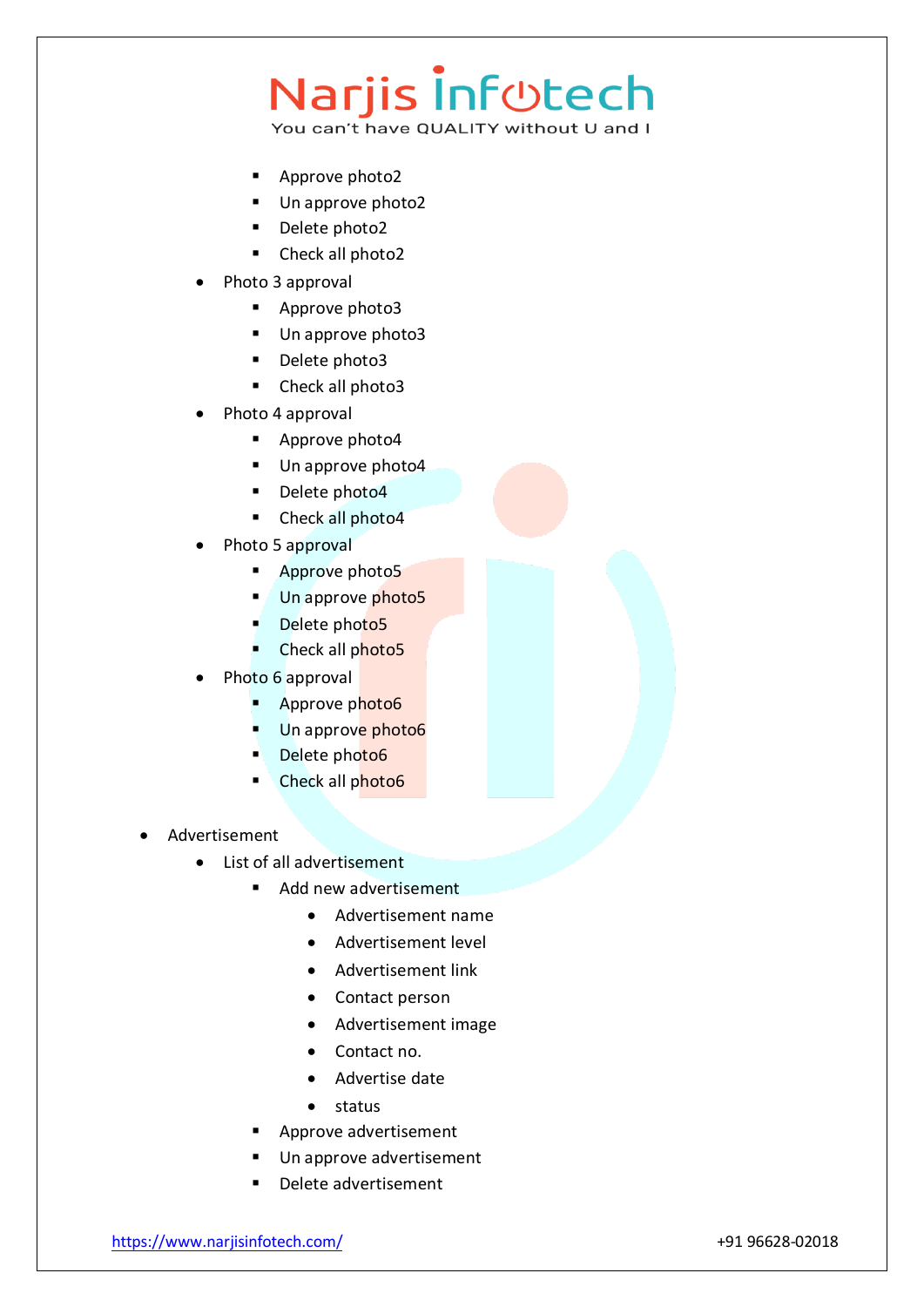- Edit advertisement
	- Advertisement name
	- Advertisement level
	- Advertisement link
	- Contact person
	- Advertisement image
	- Contact no.
	- Advertise date
	- $\bullet$  status
- Check all advertisement
- Messages
	- Inbox
		- **Compose new message**
		- Delete message
		- **EXECUTE:** Check all message
		- Reply message
		- Readful message
	- Sent
		- Compose new message
		- Delete message
		- Check all message
		- Reply message
		- Readful message
- Customer Activity
	- Express interest
		- **List all express interest**
		- **Approve express interest**
		- Un approve express interest
		- Delete express interest
		- Check all express interest
	- Message details
		- **EXEC** List all Email Message
		- **Approve Email Message**
		- Un approve Email Message
		- **Delete Email Message**
		- **Check all Email Message**
	- Chat details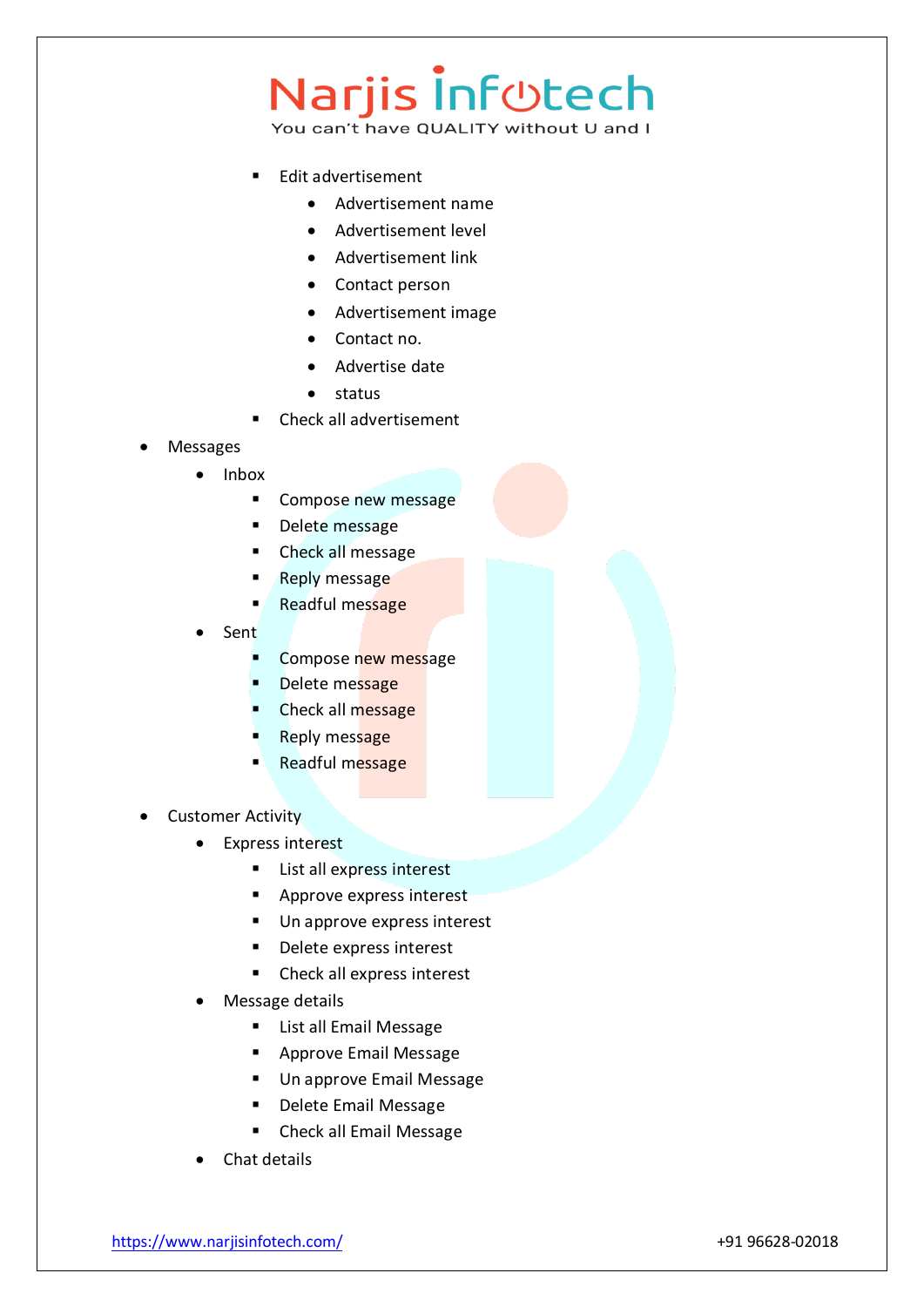### Narjis Inf<sub>©tech</sub>

You can't have QUALITY without U and I

- List all chat
- Check all chat
- Delete chat
- Content Management
	- CMS pages
		- **List all CMS pages**
		- Add new CMS page
			- Page title
			- Page name
			- Page content (*WYSIWYG Editor)*
			- Status
		- Approve CMS page
		- Un approve CMS page
		- Delete CMS page
		- Edit CMS page
			- Page title
			- Page name
			- Page content (*WYSIWYG Editor)*
			- Status
		- Check all CMS page

#### Wedding directory

- Wedding planners
	- Add new Wedding planner
		- Category
		- Planner name
		- Description
		- Mobile no.
		- Email id
		- Rate
		- Status
	- Approve Wedding planner
	- Un approve Wedding planner
		- Edit Wedding planner
			- Category
			- Planner name
			- Description
			- Mobile no.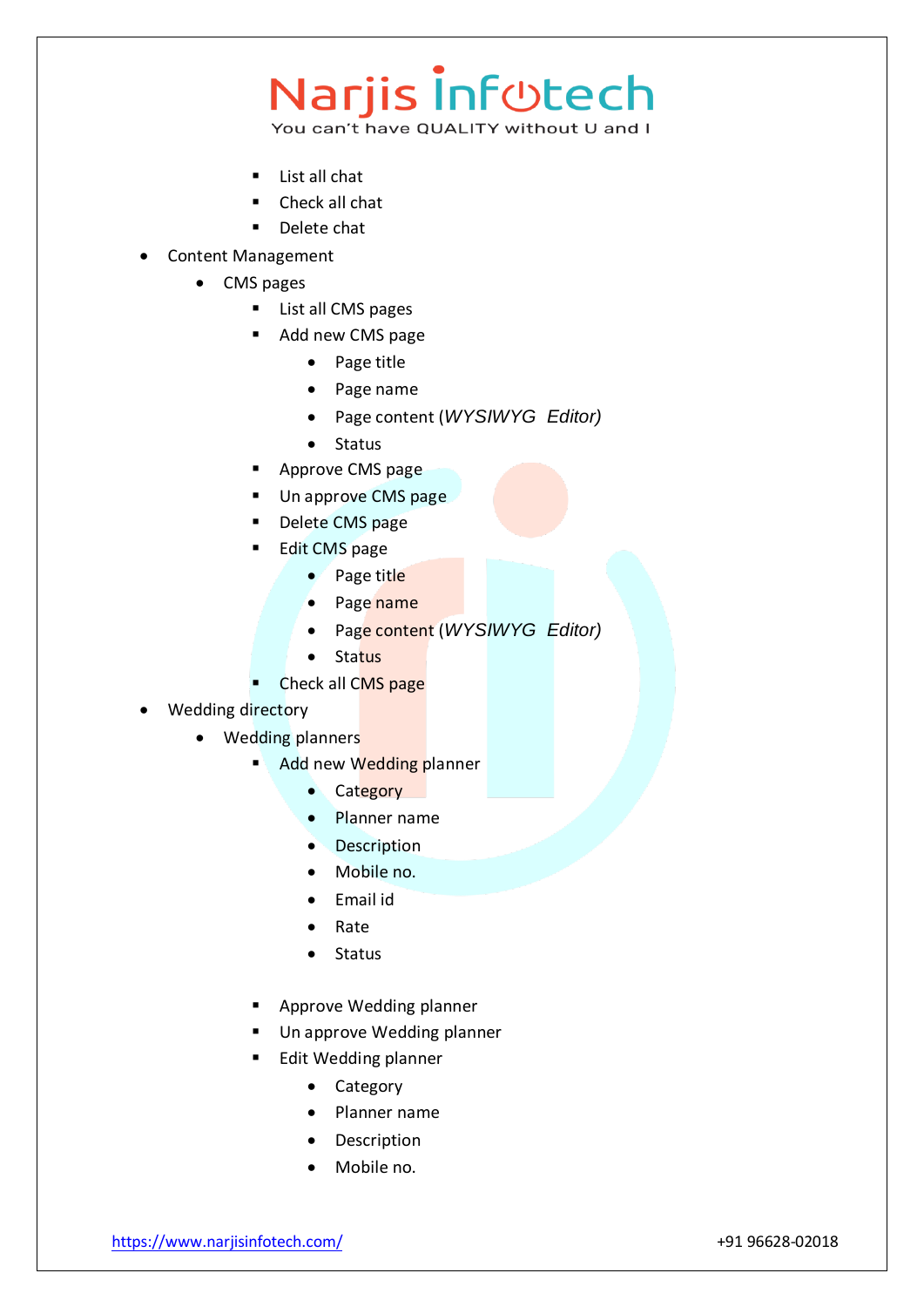- Email id
- Rate
- Status
- Delete Wedding planner
- **EXECUTE:** Check all Wedding planner
- Wedding planners category
	- Add new wedding category
		- Category name
		- status
	- Approve wedding category
	- **Un approve wedding category**
	- **Edit wedding category** 
		- Category name
		- $\bullet$  status
	- **Delete wedding category**
	- Check all wedding category
- SMS setting
	- SMS API Setting
		- **Account id**
		- Password
		- Base URL
		- Sent title
		- **Status**
- Payment gateway
	- Paypal Setting
		- **Paypal account email id**
		- $\blacksquare$  status
	- 2 check out setting
		- **Application id**
		- **Description**
		- **Status**
	- Ccavenue setting
		- **Application id**
		- **Status**
	- Bank details